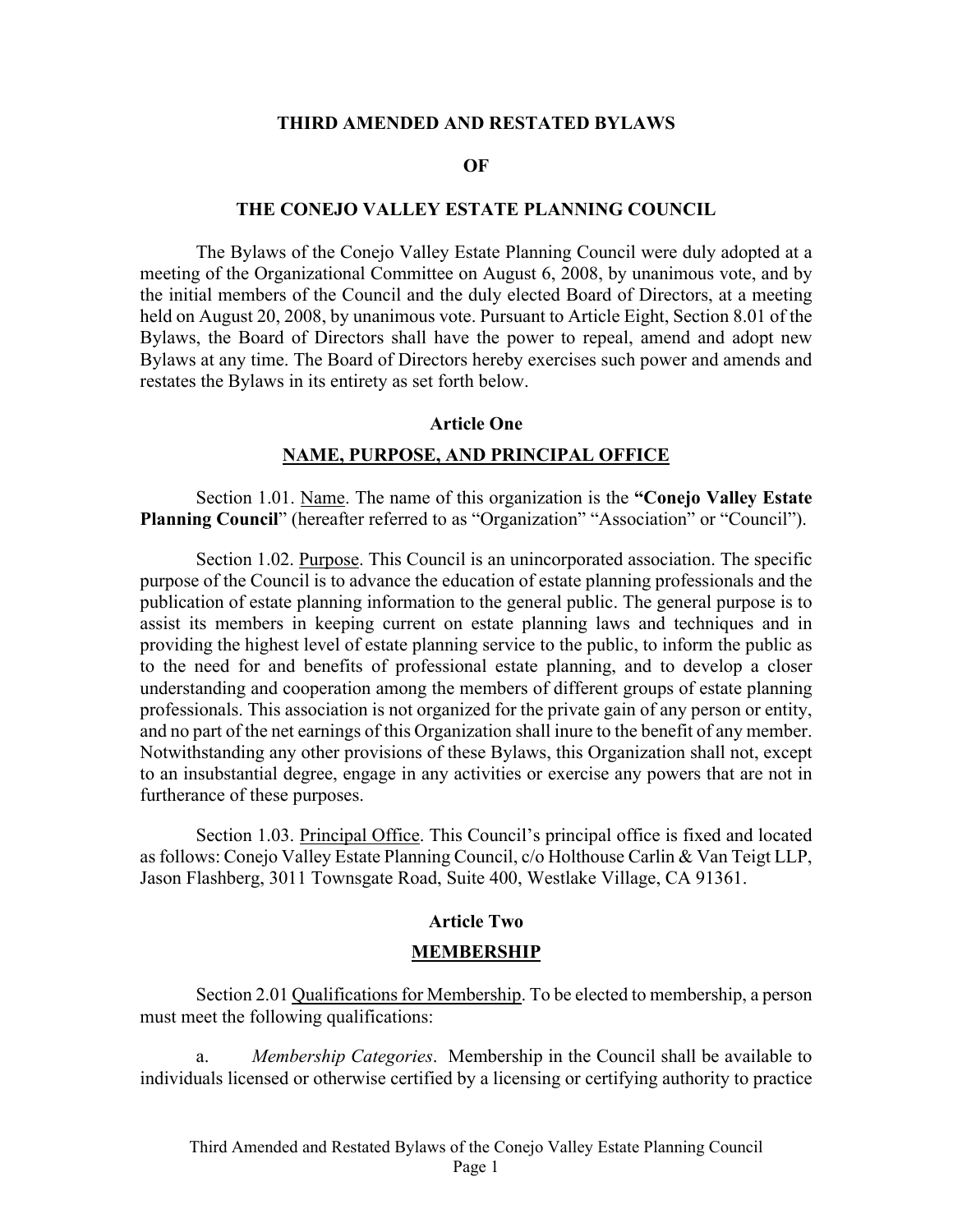in any of the following seven Membership Categories in one or more of the Counties of Ventura, Santa Barbara or Los Angeles:

1. Attorneys: Attorney admitted to practice law in the State of California, licensed by and in good standing for two (2) or more years with the State Bar of California. Said attorneys must exhibit a superior knowledge of estate planning or be otherwise recognized by members of their profession as specialists in estate planning matters

2. Certified Public Accountants (CPAs): Certified Public Accountants in good standing for two (2) or more years with the California State Board of Accountancy who provide accounting or accounting related services, who evidence a superior knowledge of estate and gift taxation or of the income taxation of trusts and estates, and who are generally recognized by members of their profession as being specialists in estate planning matters;

3. Fiduciaries: Membership shall be limited to those officers of bank and trust companies or individual California Licensed Professional Fiduciaries, or holder of the Certified Trust and Financial Advisor (CTFA) designation, or equivalent, and are presently engaged in estate planning to which they devote at least fifty percent (50%) of their professional time;

4. Chartered Life Underwriter (CLU) / Life Insurance: Chartered Life Underwriters in good standing for two (2) or more years with the applicable state regulatory agencies and who are actively engaged in providing life insurance services, or those whose principal business is advising on and selling life insurance and, but for the CLU designation, meet the requirement of any other Membership Category;

5. Wealth manager / financial planner: Membership shall be limited to those who hold the Chartered Financial Consultant (ChFC), Certified Financial Planner (CFP®), Chartered Financial Analyst (CFA), or Certified Private Wealth Advisor (CPWA) designation; are in good standing for two (2) or more years with the applicable state and federal regulatory agencies governing investment advisers and the entity responsible for issuing the member's professional designation; and who devote at least thirty percent (30%) of their professional time to estate planning matters, and who are generally recognized by members of their profession as being specialists in estate planning;

6. Philanthropic Advisor: Membership shall be limited to those who hold the Chartered Advisor in Philanthropy (CAP) or Certified Specialist in Planned Giving (CSPG) designation in good standing for two (2) or more years with the applicable entity issuing the member's professional designation, or who are actively employed as a planned giving professional by a non-profit organization with two (2) or more years of experience in planned giving; or

7. An Estate Planning Special Interest member: Membership shall be limited to those professionals whose professional time involves substantial estate planning and who, because of their position, can make a special contribution to the Council, but who cannot qualify under any of the above Membership Categories due to reasons other than the fact that memberships under those Categories are filled. Estate Planning Special Interest membership shall be limited to ten (10%) percent of the total active Membership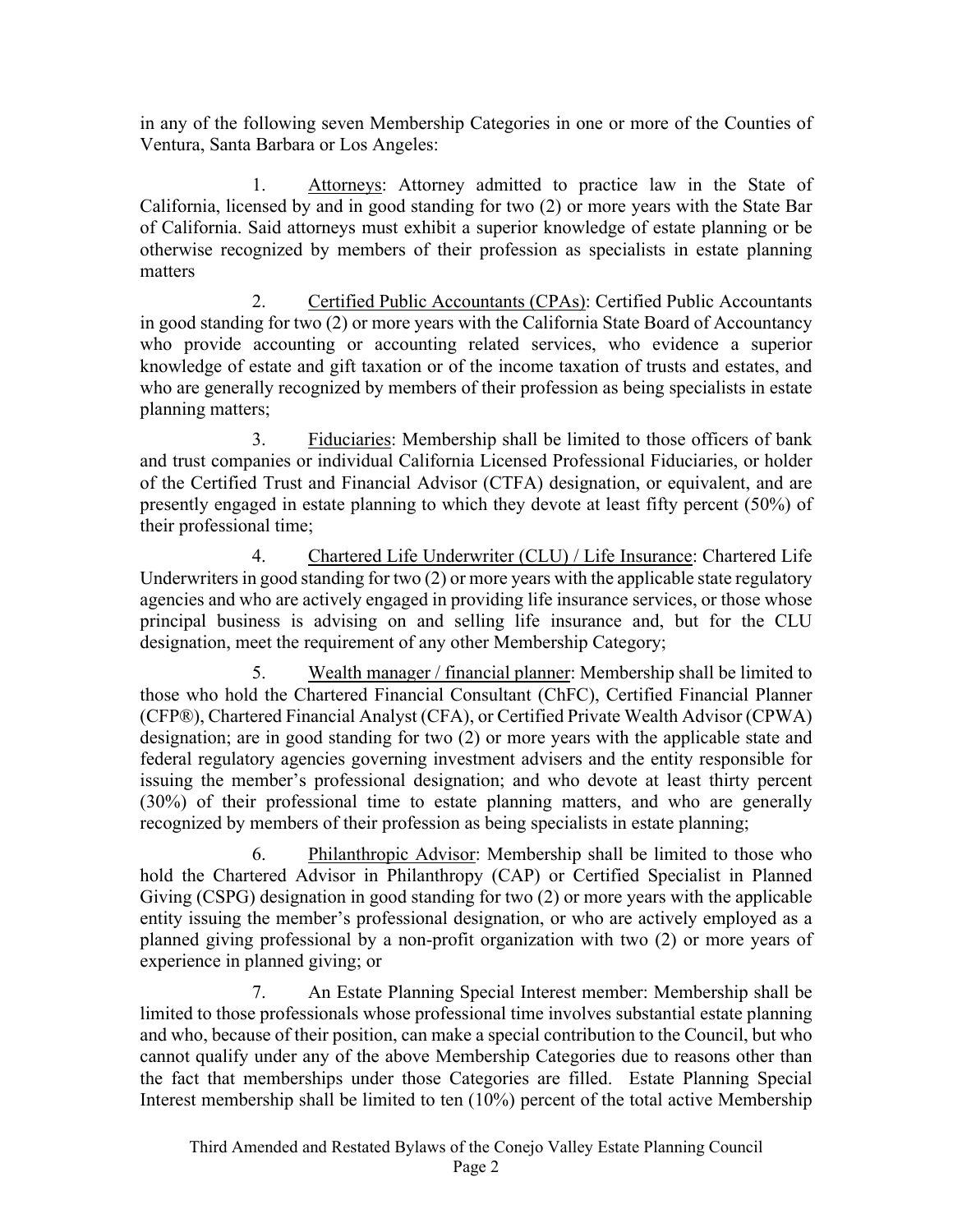of the Council; however, once an individual becomes an Estate Planning Special Interest member, his or her membership shall not terminate as a result of the percentage of the Estate Planning Special Interest category becoming greater than ten (10%) percent of the total active Membership of the Council.

b. *Active Practice*. Any individual applying for Membership in the Council shall be actively practicing estate planning in his/her particular Profession for at least two years.

- c. Be sponsored by two (2) current members in good standing;
- d. Be approved for membership by the Board of Directors; and
- e. Have paid the applicable membership dues;

f. *Limitation on Professional Distribution*. The Board of Directors may set limitations on the number of Members admitted to the Council in any one particular Membership Category, such that no more than thirty-five percent (35%) of the Membership in the Council can be made up of any one type of Membership Category, with the exception of Attorneys, which shall be limited to no more than forty percent (40%) of the Membership in the Council. However, no Member in good standing may be expelled solely due to attrition of other Categories that causes his/her Category to exceed the limitations set by the Board under this section.

Section 2.02. Membership Dues and Charges. The membership dues and charges for participation in membership activities shall be fixed and determined from time to time by the Board of Directors. Such dues and charges shall be assessed to the members in order to obtain sufficient revenue to pay the expenses of operating the Council.

# Section 2.03. Duties of Members; Suspension/Termination of Membership.

a. Professional Standards. By applying to be a Member of this Council, an Applicant warrants and represents (i) that he or she is currently duly licensed, in good standing, and qualified to engage in the practice of the profession(s) in the membership group(s) to which the applicant belongs, and (ii) that at all times during the term of membership the applicant will comply with applicable federal, state, and municipal statutes or ordinances, including, without limitation, all licensing requirements and other applicable rules and regulations of agencies regulating the applicant's profession and applicable ethical standards.

b. Requirement of Member to Notify Board of any Detrimental Professional Information or Violation of Membership Rules or Policies. During the term of his or her membership, a Member shall notify the Board immediately, or as soon as is possible thereafter, in the event that:

1. The Member's license to practice his or her profession in any jurisdiction is suspended, revoked, or otherwise restricted;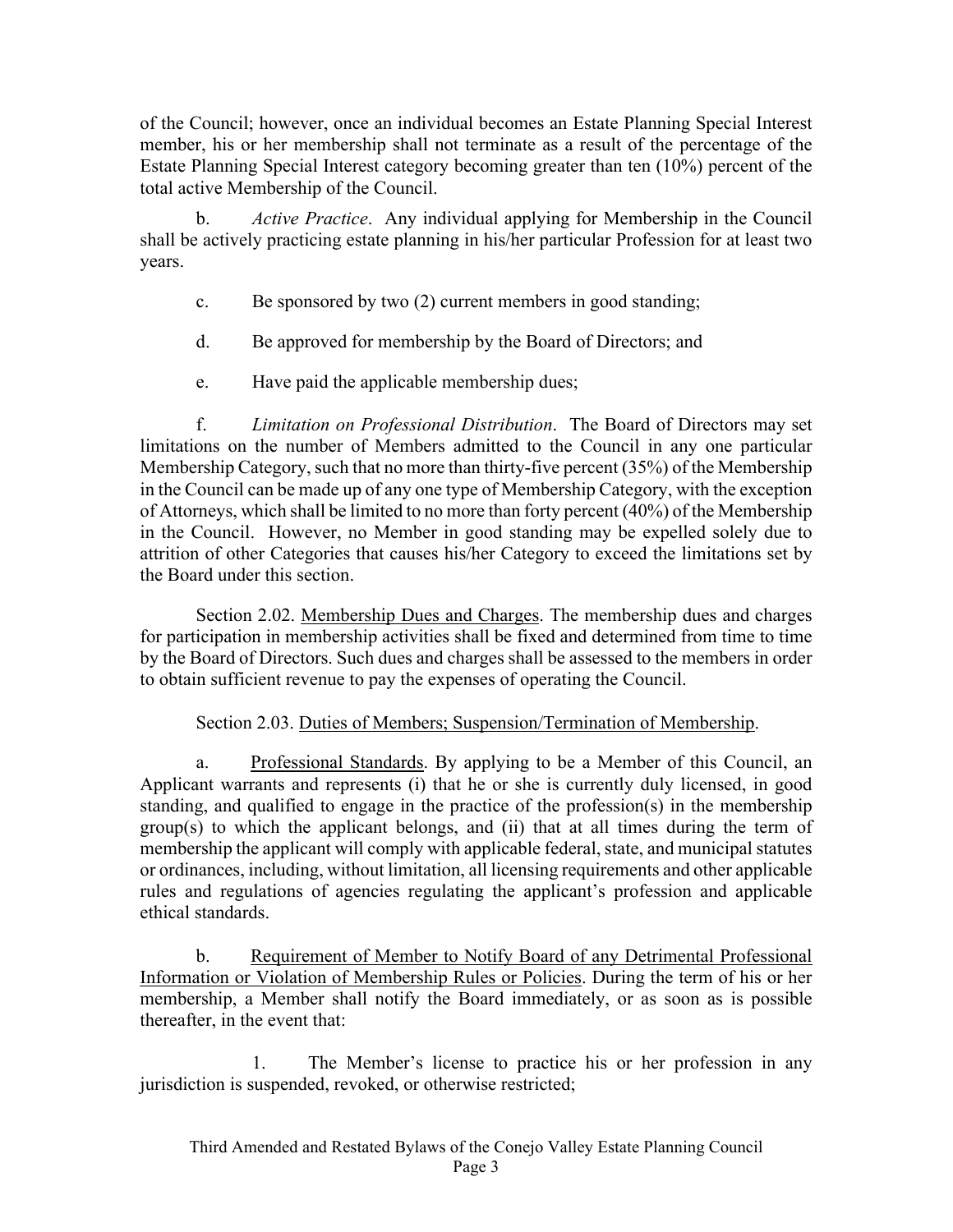2. A complaint or report concerning the Member's competence or conduct is made to any state or federal professional licensing agency or authority;

3. There is a material change in any of the information the Member has provided to the Board concerning the Member's professional qualifications or credentials;

4. A Member's conviction of a felony or crime of moral turpitude under state or federal law;

5. A member must also notify the Board within ten (10) days of any failure of the Member to continue to meet the qualifications of membership, or of any material violation by the Member of any rules, policies, and/or procedures of the Council.

c. Suspension/Termination of Membership. An individual's membership in this Council may be suspended and/or terminated as follows:

- 1. Membership shall be automatically terminated:
	- (a) Upon the resignation in writing of a Member;
	- (b) Upon the failure of a Member to pay dues (see Section 7.01);
	- (c) Upon the failure of a Member to continue to meet the qualifications of membership; or
	- (d) Upon the suspension or revocation of a Member's license to engage in the practice of the profession(s) in the membership group(s) to which the Member belongs.
- 2. Membership may be suspended or terminated, at the discretion of

the Board:

- (a) Upon the restriction of the Member's license to engage in the practice of the profession(s) in the membership group(s) to which the Member belongs;
- (b) Upon the occurrence of a material change in any of the information the Member has provided to the Board concerning the Member's professional qualifications or credentials;
- (c) Upon a Member's conviction of a felony or crime of moral turpitude under state or federal law;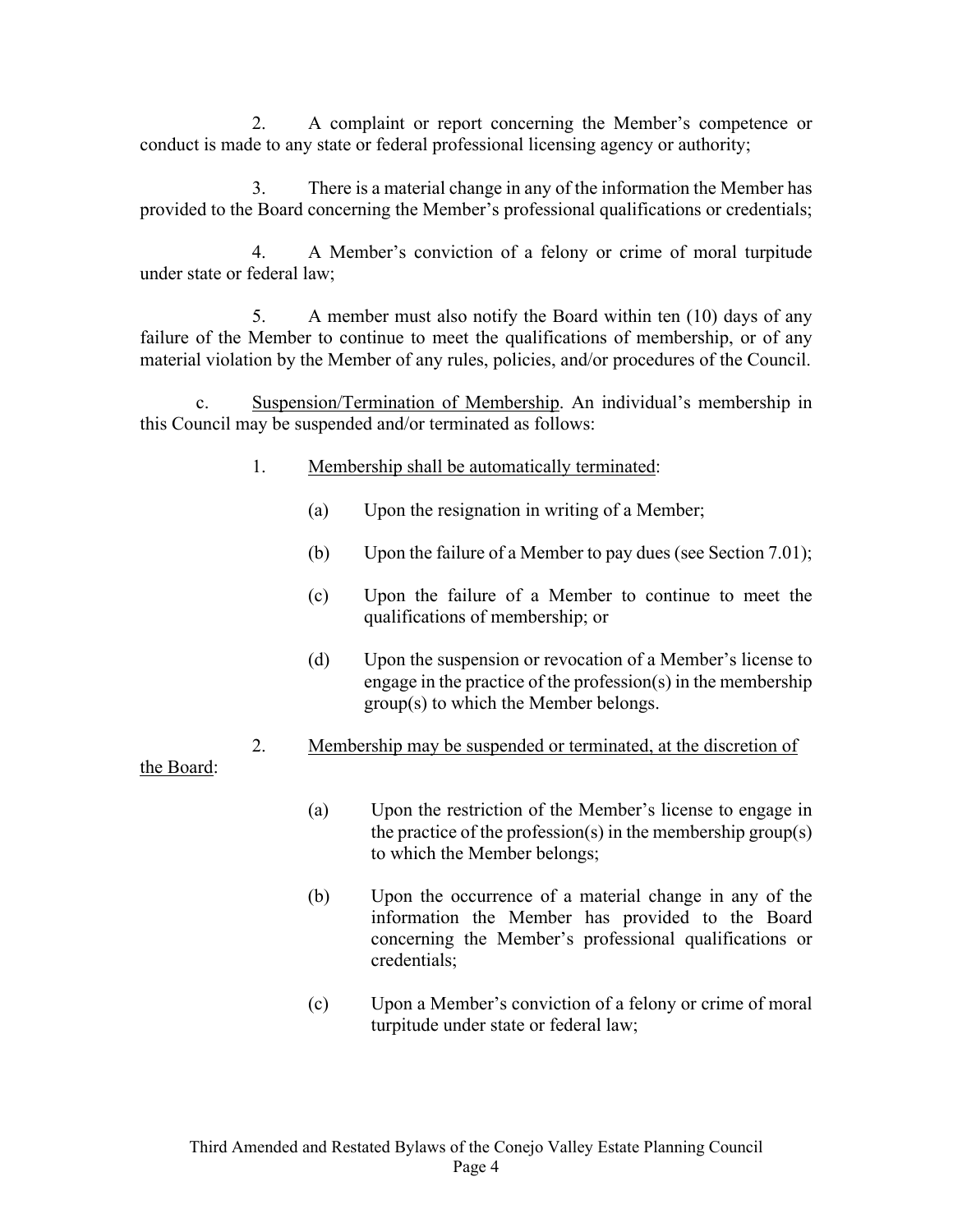- (d) Upon a good faith determination by the Board that a Member has materially violated any rules, policies, and/or procedures of the Council;
- (e) Upon a good faith determination by the Board that a Member has materially violated applicable federal, state, and municipal statutes or ordinances, including, without limitation, all licensing requirements and other applicable rules and regulations of agencies regulating the member's profession and applicable ethical standards; or
- (f) Upon a good faith determination by the Board that a Member has engaged in conduct which is considered by the Board to be unethical, unprofessional, fraudulent, unlawful, or adverse to the interest, reputation, activities, or purposes of the Council.

Section 2.04. Reinstatement. The Board of Directors shall have the power, upon application being made and upon such terms and conditions as they may prescribe, to reinstate to membership former members of the Council.

Section 2.05. Rights of Membership. Members shall have the right to vote as set forth in these bylaws, on the election of directors, on the disposition of substantially all of the organization's assets, on any merger, and on any election to dissolve.

Section 2.06. Meetings of Members. The meetings of the members shall be governed by Article Six of these Bylaws.

# **Article Three**

# **BOARD OF DIRECTORS**

Section 3.01. Management. The management of the affairs of this Council shall be vested in a Board of Directors consisting of at least nine (9) and not more than seventeen (17) members. As of the effective date of these Bylaws, the current number shall be eleven (11) unless and until revised by an amendment to these Bylaws approved by the Directors.

Section 3.02. Term of Directors. Each of the Directors shall serve a term of one year. Any Director who is absent from two or more consecutive regular Board meetings without an excuse approved by the Board may be deemed to have resigned as a Director (and if such Director is also an Officer, such Director may also be deemed to have resigned as an Officer).

Section 3.03. Qualifications and Election of Directors. The members of the Board shall be members of the Council who are serving in the following positions: the immediate past President, the current President, the President-Elect, the Secretary, the Treasurer, a Director from each of the six (6) eligible Membership Categories (other than the Estate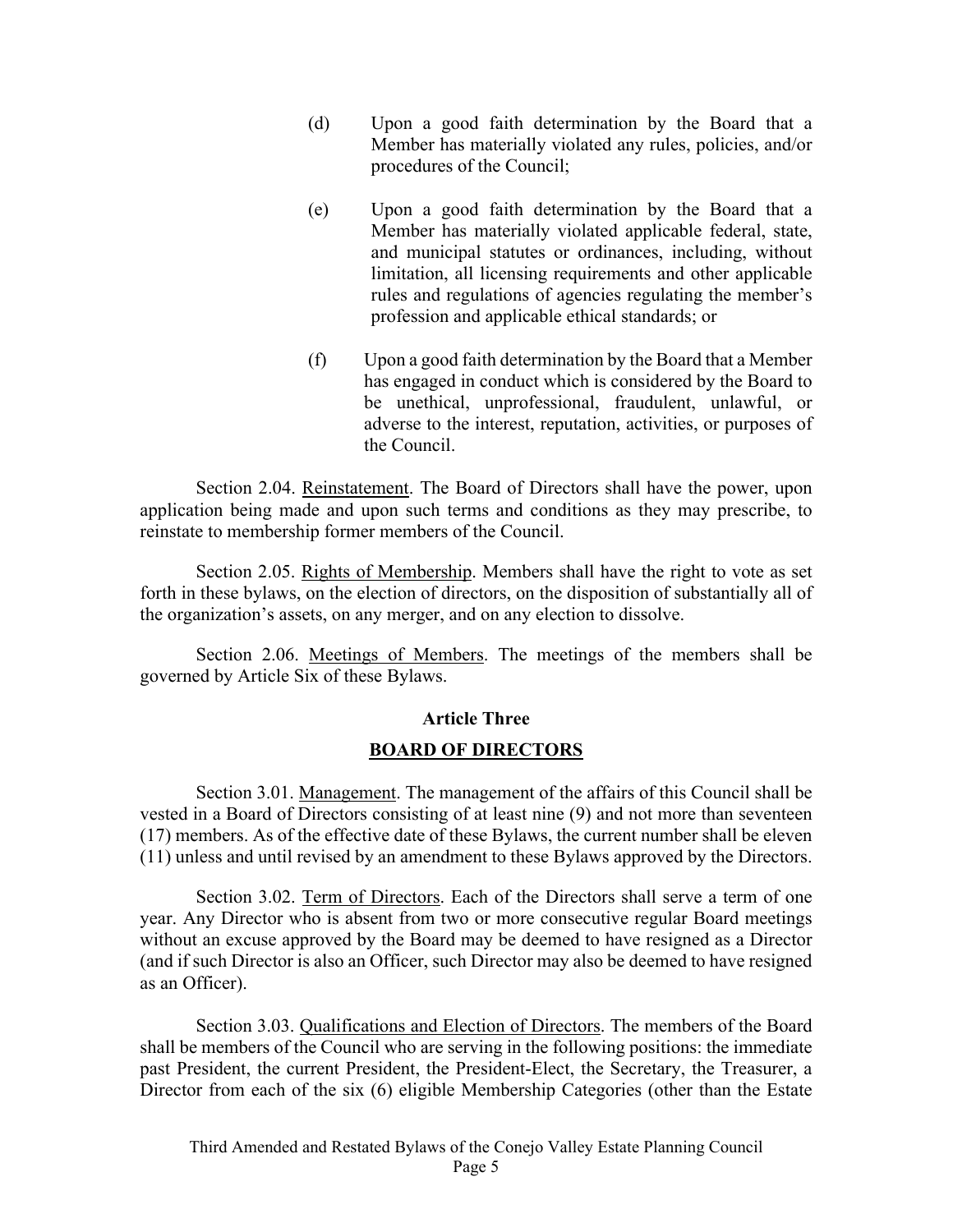Planning Special Interest category), and such other Directors as the Board may determine to be appropriate. Unless otherwise determined by the Board, the immediate past President shall be Membership Director each year. The election of such Directors shall be governed by Article Five of these Bylaws. Each Director from the six (6) eligible Membership Categories shall be prepared to work directly with the Program Chair, when necessary, to identify, contact, and recruit qualified speakers within their specific profession for the regular membership meetings.

Section 3.04. Regular Meetings. The regular meetings of the Board of Directors shall be held bimonthly at such time as determined by the Board.

Section 3.05. Special Meetings. Special meetings of the Board of Directors may be called at any time on order of the President or of two Directors. Notice of such meeting shall be given to each Director at least three days prior thereto, either in person, by mail, by e-mail or by telephone.

Section 3.06. Quorum. A majority of the Board of Directors shall constitute a quorum. However, a minimum of two affirmative votes shall be required to carry any motion. Except as provided in Section 3.08, a Director unable to attend a meeting may not vote by proxy or otherwise on any motion or matter considered at said meeting.

Section 3.07. Powers of Directors. The Board of Directors shall have and exercise the following powers, in addition to authority given elsewhere in these Bylaws:

(a) Do all things necessary or desirable, consistent with the laws of the State of California and these Bylaws, to manage and control the affairs and property of the Council;

(b) Create such committees as may be deemed necessary;

(c) Accept or reject applications for membership; and fix by rule or otherwise, qualifications for membership;

(d) Call special meetings of the members of the Council at any time when it is deemed necessary;

(e) Create the policies of the Council and procedures to implement those policies;

(f) Establish and adjust as needed the membership dues;

(g) Appoint and remove the agents and employees of the Council, prescribe such duties for each of them as is consistent with these Bylaws and the laws of the State of California and fix their compensation;

(h) Fill any vacancy on the Board by the appointment of a Director. Such appointment shall be by majority vote of the remaining Directors except in the event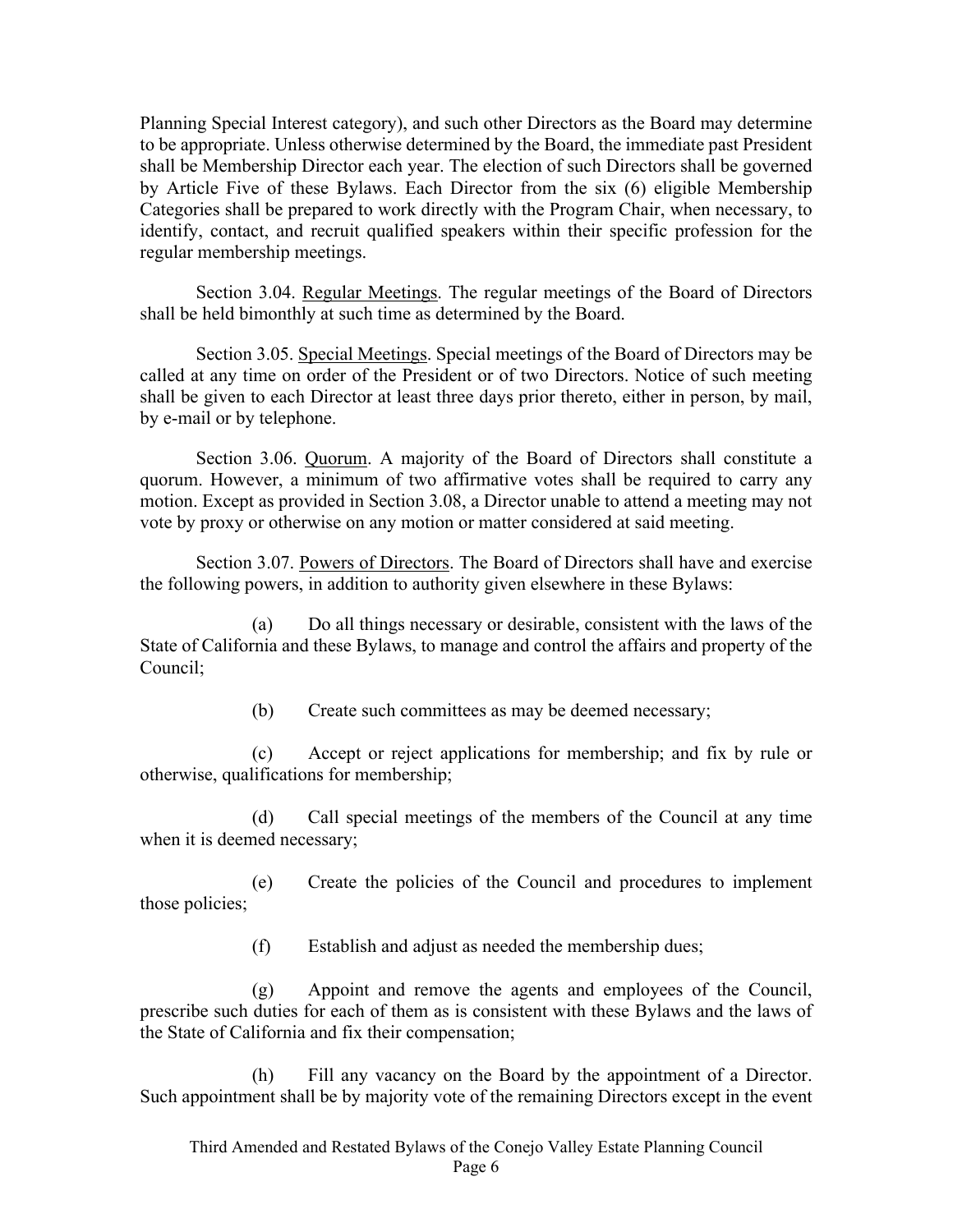of a tie vote among the remaining Directors, the President shall appoint the Director from those nominees tied for the position, who shall hold office until the next Annual Election;

(i) On all questions as to the interpretation of the Bylaws and rules of the Council, the decision of the Board of Directors shall be final, subject to action by members at an annual or special meeting; and

(j) Cause these Bylaws to be published and make available copies thereof to each person now a member or who shall become a member of the Council.

Section 3.08. Attendance by Telephone and Consent to Action Taken with or without a Meeting. Directors unable to attend a meeting in person may attend by conference telephone calls and may participate in the meeting as if they were personally present. Directors unable to attend a meeting in person may also consent in writing to action taken at the meeting as if they were personally present.

Section 3.09. Waiver of Notice. Notice of a meeting need not be given to any Director who, either before or after the meeting, signs a waiver of notice, a written consent to the holding of the meeting, or an approval of the minutes of the meeting. The waiver of notice or consent need not specify the purpose of the meeting. All such waivers, consents, and approvals shall be filed with the corporate records or made a part of the minutes of the meetings. Notice of a meeting need not be given to any Director who attends the meeting and does not protest, before or at the commencement of the meeting, the lack of notice to him or her.

Section 3.10. Adjournment. A majority of the Directors present, whether or not a quorum is present, may adjourn any meeting to another time and place.

Section 3.11 Notice of Adjourned Meeting. Notice of the time and place of holding an adjourned meeting need not be given unless the original meeting is adjourned for more than twenty-four (24) hours. If the original meeting is adjourned for more than twenty-four (24) hours, notice of any adjournment to another time and place shall be given, before the time of the adjourned meeting, to the Directors who were not present at the time of the adjournment.

Section 3.12. Action Without a Meeting. Any action that the Board is required or permitted to take may be taken without a meeting if all members of the Board consent in writing to the action; provided, however, that the consent of any Director who has a material financial interest in a transaction to which the Council is a party and who is an "interested director" as defined in Section 5233 of the California Corporations Code shall not be required for approval of that transaction. Such action by written consent shall have the same force and effect as any other validity approved Action of the Board. All such consent shall be filed with the minutes of the proceedings of the Board.

Section 3.l3. Members May Attend Board Meetings. Except as herein provided, all Board meetings shall be open to all members. In the event that the Board unanimously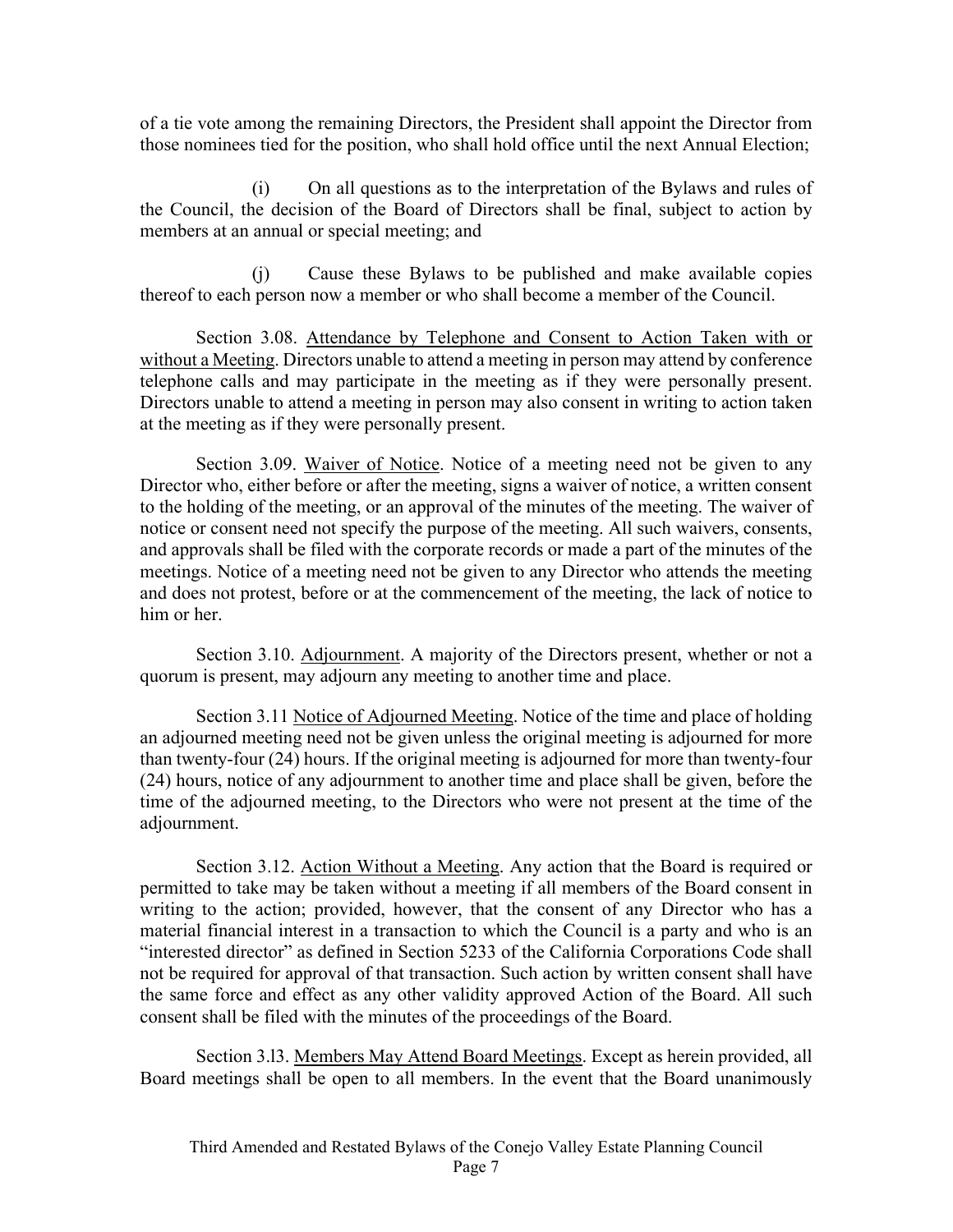agrees that a matter requires confidentiality, that matter may be considered by the Board in executive session without the presence of any non-Board member.

Section 3.14. Compensation and Reimbursement. Directors, officers and members of committees shall serve without compensation for their services as Directors or officers, but may be reimbursed for expenses incurred on behalf of the Council, as the Board may determine by resolution to be just and reasonable as to the Council at the time that the resolution is adopted.

Section 3.15. Committees of the Board. The Board, by resolution adopted by a majority of the Directors then in office, provided a quorum is present, may create one or more committees, each consisting of one or more Directors and any number of persons who are not directors, to serve at the pleasure of the Boards. Appointments to committees of the Board shall be by majority vote of the Directors then in office. The Board may appoint one or more Directors as alternate members of any such committee, who may replace any absent member at any meeting. Any such committee, to the extent provided in the Board resolution, shall have all the authority of the Boards, except that no committee, regardless of Board resolution, may:

(a) Take any final action on any matter that, under the California Nonprofit Mutual Benefit Corporation Law, also requires approval of the members or approval of a majority of all members;

(b) Fill vacancies on the Board or on any committee that has the authority of the Board;

(c) Fix compensation of the Directors for serving on the Board or on any committee;

(d) Amend or repeal bylaws or adopt new bylaws;

(e) Amend or repeal any resolution of the Board that by its express terms is not so amendable or repealable;

(f) Create any other committees of the Board or appoint the members of committees of the Board;

(g) Expend corporate funds to support a nominee for Director after more people have been nominated for Director than can be elected; or

(h) Approve any contractor transaction to which the Council is a party and in which one or more of its Directors has a material financial interest, except as special approval is provided for in Section 5233(d)(3) of the California Corporations Code.

Section 3.16. Meetings and Action of Committees. Meetings and actions of committees of the Board shall be governed by, held, and taken in accordance with the provisions of these bylaws concerning meetings and other Board actions, except that the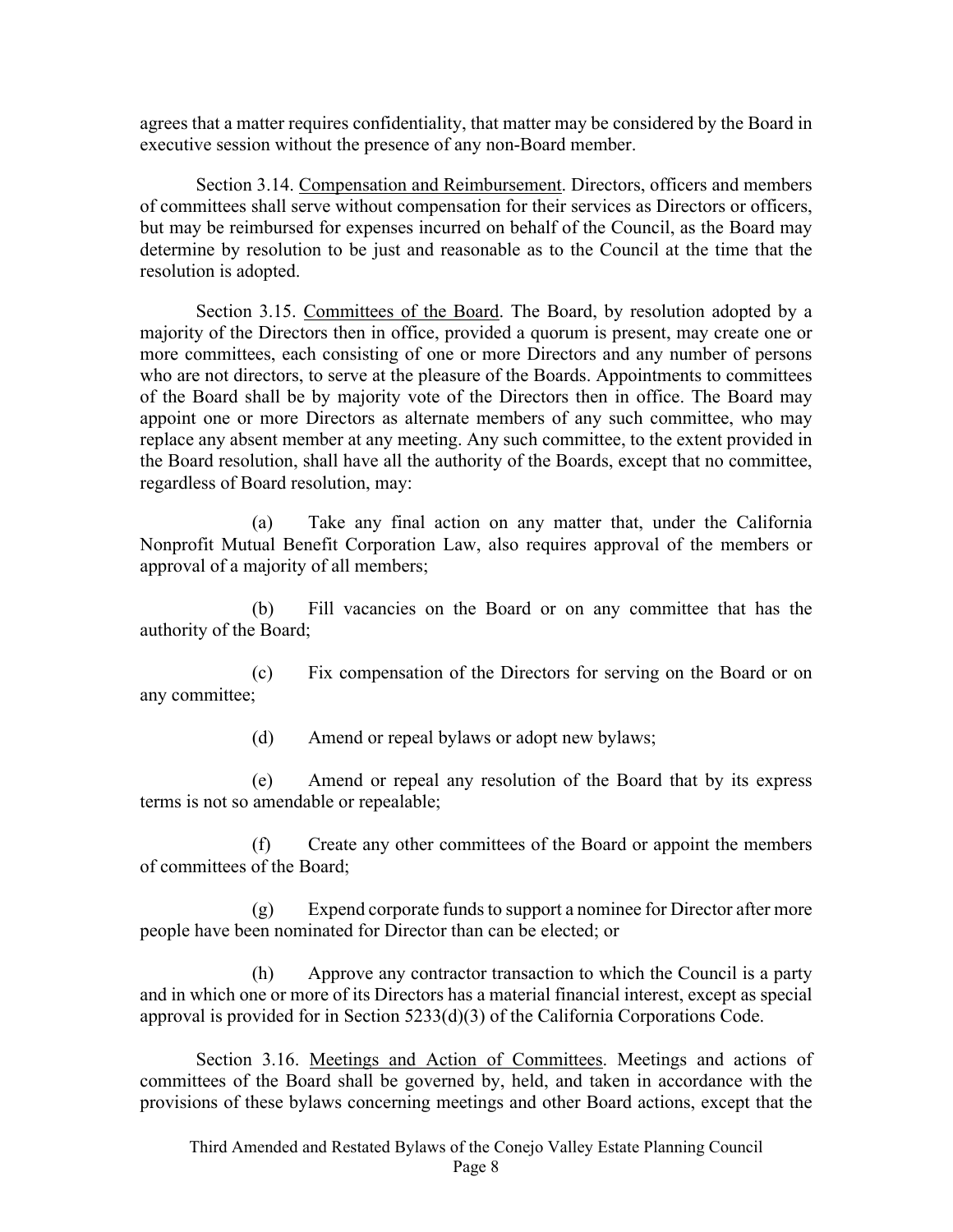time for regular meetings, of such committees and the calling of special meetings of such committee may be determined either by Board resolution or if there is none, by resolution of the committee of the Board. Minutes of each meeting of any committee of the Board shall be kept and shall be filed with the corporate records. The Board may adopt rules for the government of any committee, provided they are consistent with these bylaws or, in the absence of rules adopted by the Board, the committee may adopt such rules.

## **Article Four**

### **OFFICERS**

Section 4.01. President. It shall be the duty of the President to preside at all meetings of the Directors, and of this Council. The President shall have the power to:

(a) Call meetings of the Board;

(b) Sign, jointly with the Treasurer, all contracts and commitments which have been approved or authorized by a majority vote at a duly held Board meeting;

(c) Nominate all standing and other committees and designate the chair thereof. Said nominations shall be presented by the President to the Board for confirmation or rejection. The President shall upon approval of the Board, have the power to remove any member of a committee. Vacancies thus created shall be filled in accordance with these provisions;

(d) Serve as ex-officio member of all committees;

(e) Assure that the Bylaws and such rules and regulations as may be adopted by the Board are enforced; and

(f) Generally supervise the affairs of this Council and at the Annual Meeting make a report of the general business of the Council during the previous year.

Section 4.02. President Elect. This Council shall have a President-Elect who in the absence of the President shall perform all the duties of the President, and when so acting, shall have all the powers of and be subject to all the restrictions upon the President.

Section 4.03. Secretary. The Secretary shall:

(a) Certify and maintain the original or a copy of the Bylaws as amended or otherwise altered to date;

(b) Maintain a book of minutes of all the proceedings of the Board of Directors and of the Council;

(c) See that all notices are duly given or posted in accordance with the provisions of these Bylaws or as required by law;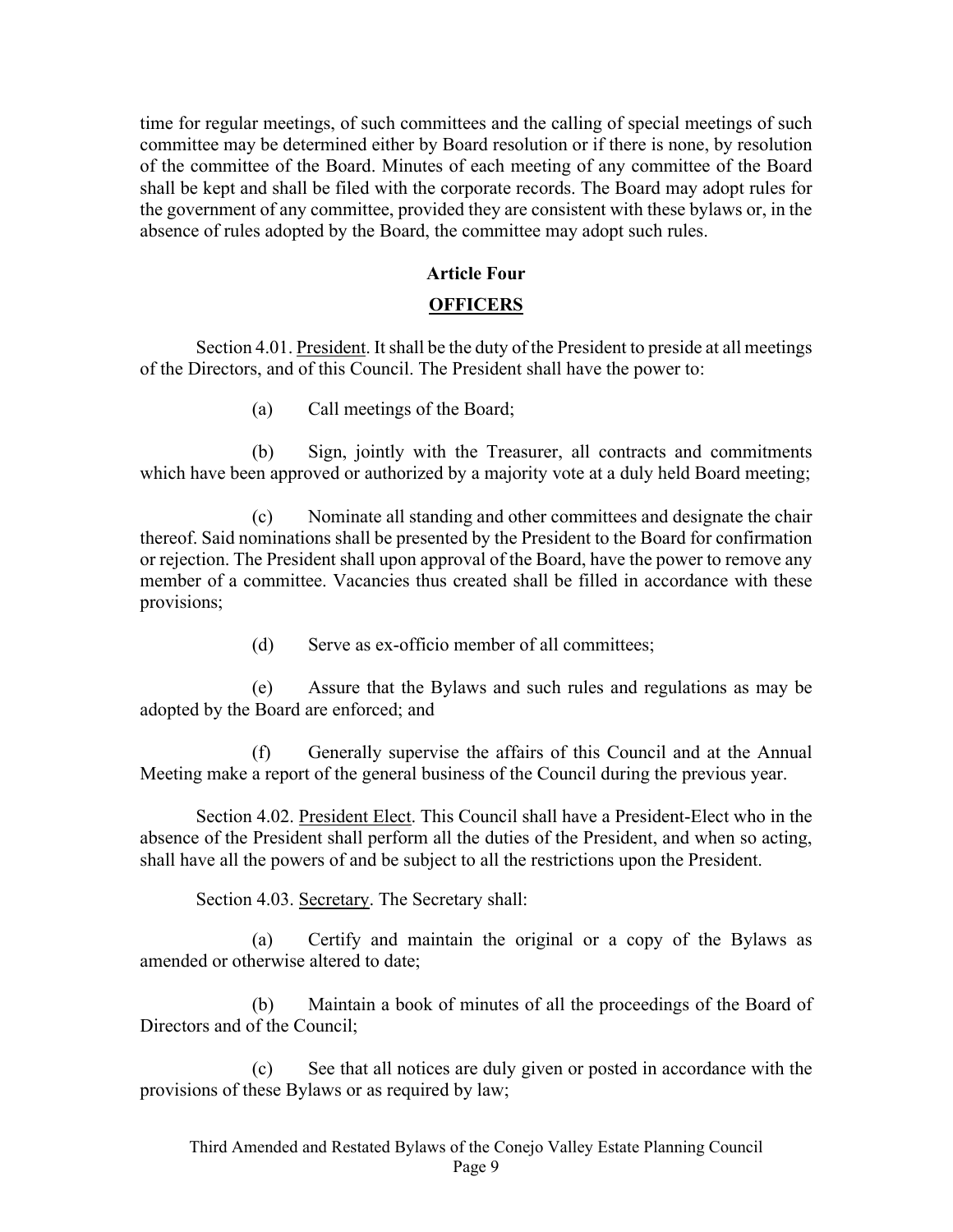(d) Be custodian of the records and seal of the Council;

(e) Maintain a record of the members containing the name, address and other pertinent information with respect to each member, and in any case where membership has been terminated, such fact shall be recorded together with the date on which the membership was terminated;

(f) Exhibit at all reasonable time to any voting member, upon application, the Bylaws, membership records and the minutes of meetings of members and of the Directors of the Council;

(g) Conduct the official correspondence of the Council;

(h) In general, perform all duties of the office of Secretary and such other duties as may from time to time be assigned by the Board of Directors or the President; and

(i) Call the meeting to order and conduct selection of a temporary chairman, in the event both President and President-Elect are absent or unable to act.

Section 4.04. Treasurer. The Treasurer shall have charge of and account for all funds of the Council and shall in general perform all the duties incident to the office of Treasurer and such other duties as may from time to time be assigned by the Board of Directors or the President. The authority to make disbursements shall be as authorized by the resolution of the Board of Directors from time to time.

Section 4.05. Delegation of Duties. Officers shall, upon approval of the Board, have the power to delegate to employees, agents, or members of the Council such duties herein described as may be approved the Board.

## **Article Five**

# **ELECTION PROCEDURE AND BALLOTING**

Section 5.01. Annual Election. An annual election of Officers and Directors shall be held each year at the Annual Meeting of members. Unless otherwise determined by the Board, the annual election shall generally take place at the last General Meeting of the Council in any calendar year.

Section 5.02. Nominating Committee. The Directors of the Council constitute the Nominating Committee.

Section 5.03. Nomination by Committee. The Nominating Committee shall select at the regular meeting of the Board of Directors immediately prior to the annual meeting of the members one or more member/candidates for each position to be filled on the Board of Directors and for each officer position to be filled.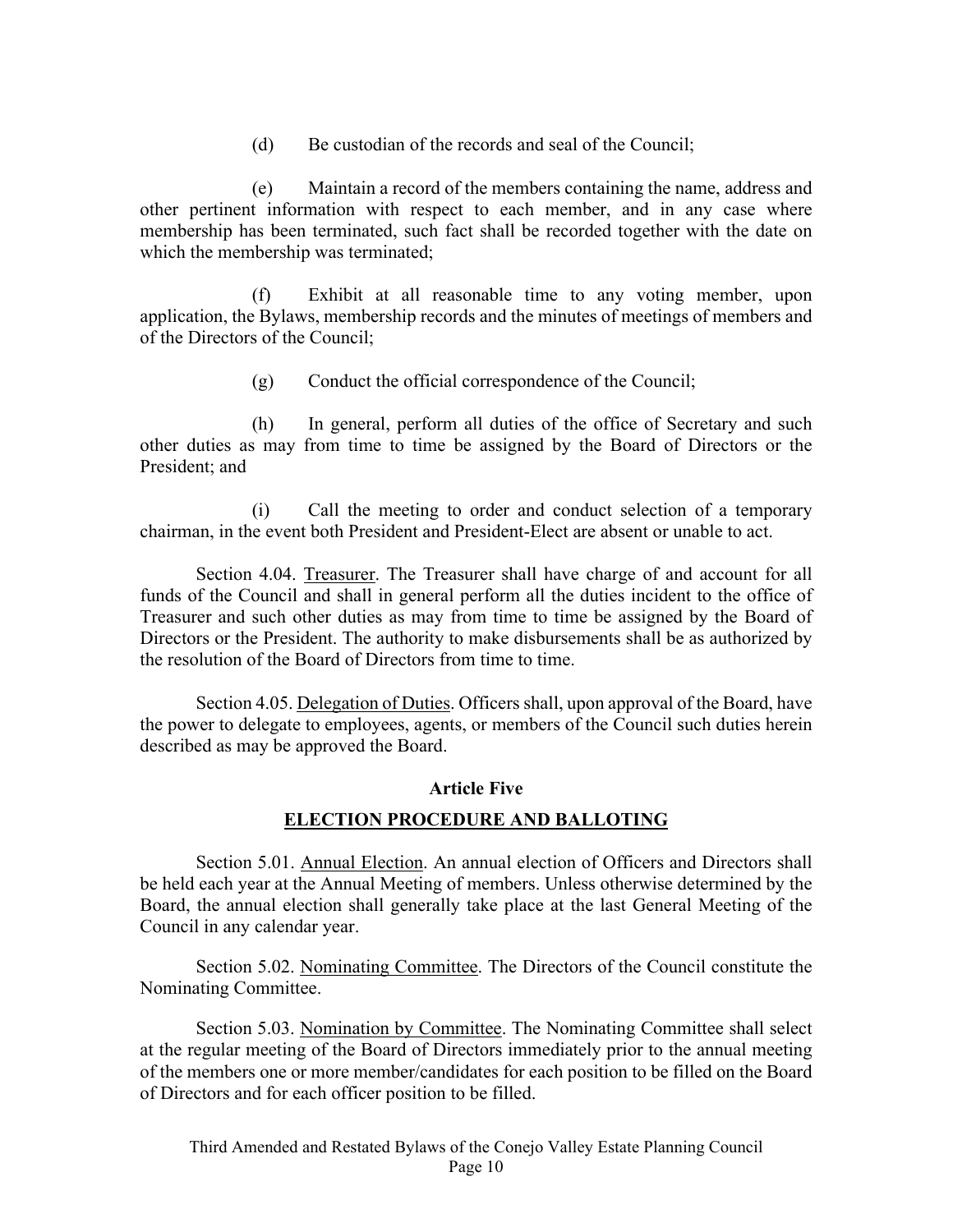Section 5.04. Nomination by Members. The nomination of other candidates for Director position or for any Officer position may be made by any two (2) members, and such candidates shall stand for election at the same time and in the same manner as those candidates nominated by the Nominating Committee.

Section 5.05. Candidates for Election. Members who are nominated as candidates by the Nominating Committee or by the members in the manner hereinbefore provided shall be candidates for and eligible for election as Officers and Directors.

Section 5.06. Judge of Election. The President, or in the absence of the President such other officer conducting the meeting, shall serve as the Judge of Election.

Section 5.07. Voting. Each member in good standing shall be entitled to one vote for each Director position and each Officer position to be elected. The voting shall take place at the Annual Meeting. Members may vote either in person or by written proxy.

Section 5.08. Ballots. The election shall take place by voice vote, provided, however, that if there is more than one candidate for election to any position or office, and if there is a request by a member for a written ballot for the election, the election shall be by written ballot for such position or office.

Section 5.09. Secrecy of Ballot. At the request of not less than ten percent (10%) of the members, the ballot shall be conducted in secrecy. Absent such a request, the ballots shall not be secret.

Section 5.10. Tabulating the Votes. The Judge of Election shall tabulate the votes. The person receiving the greatest number of votes for each position or office shall be elected to the position or office. In case two or more candidates shall have received an equal number of votes for a position on the Board of Directors or an office, a ballot shall be taken among those voting members present at the Annual Meeting as between such candidates only, and the candidate or candidates receiving the higher number of votes shall be declared duly elected.

#### **Article Six**

### **MEETINGS OF MEMBERS**

Section 6.01. Annual Meeting. The Annual Meeting of the members of the Council shall be held at such place and on such a date scheduled by the Board. Unless otherwise determined by the Board, the Annual Meeting shall generally take place at the last General Meeting of the Council in any calendar year.

Section 6.02. Notice. Notice of the Annual Meeting shall be given as set forth in Section 7.03 at least 15 days prior to such meeting.

Section 6.03. Quorum. Ten percent (10%) or more of members, present or represented by proxy, shall constitute a quorum at all general and special meetings. Notwithstanding the foregoing, if less than one third of voting power of the members is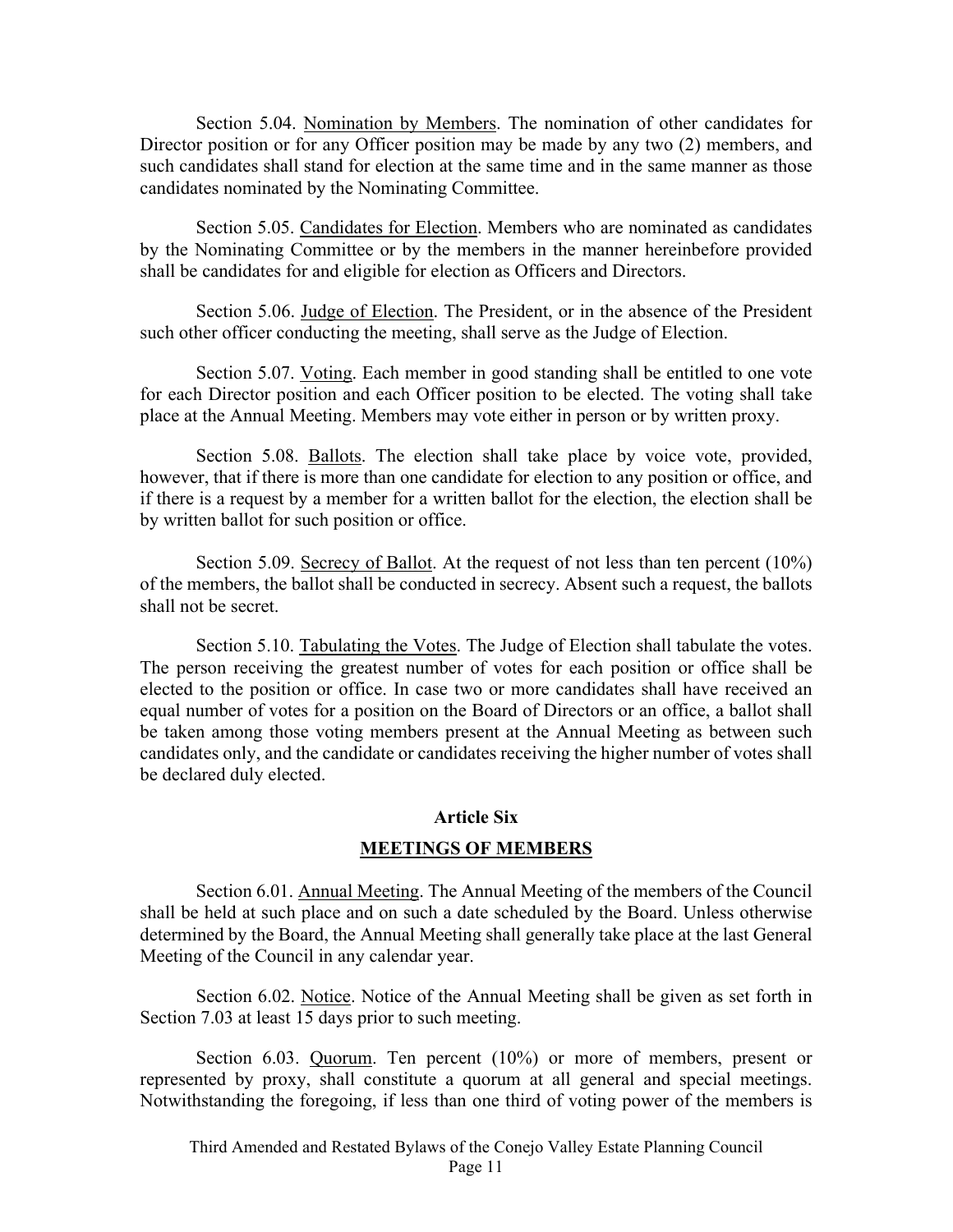represented at the meeting, action may be taken at the meeting by the members only as permitted by California Corporation's Code section 7512.

Section 6.04. Order of Business. The order of business at the Annual Meeting of members shall be as follows:

> First: The Secretary shall determine if a quorum is present. Should there be no quorum present, the President shall adjourn the meeting to the next regular meeting of the members.

Second: Conduct the election for Officers and Directors.

Third: Reports of officers.

Fourth: Reports of committees.

Fifth: Miscellaneous and new business.

Section 6.05. Special Meeting. Special Meetings of the members may be called by the Directors. Upon the written request of ten percent (10%) or more members in

good standing, the Board must call a Special Meeting, the date of which meeting must be not later than 14 days after the written request is received by the Board of Directors. No business shall be transacted at any Special Meeting, except as shall have been specified in the notice thereof.

Section 6.06. Notice of Special Meetings. Notice of each Special Meeting of members shall specify the date, time, place, and purpose of the meeting and the nature of the business to be transacted. Notice shall be given not less than 7 days prior to the date of the meeting.

Section 6.07. Conduct of Meetings. The President, or in the absence of the President, the President Elect, or in the absence of both, a Chairperson chosen by the majority of the Board of Directors present, shall preside at the meeting.

## **Article Seven**

## **GENERAL PROVISIONS**

Section 7.01. Delinquent Accounts. All annual dues shall be payable on or before the tenth day of January of each year. A member whose account remains delinquent for sixty (60) days shall be deemed to have resigned from membership.

Section 7.02. Change of Address. All members shall notify the Council office of any change of address, and failure to do so shall be deemed to be a waiver of any notice provided by the Bylaws and rules of the Council.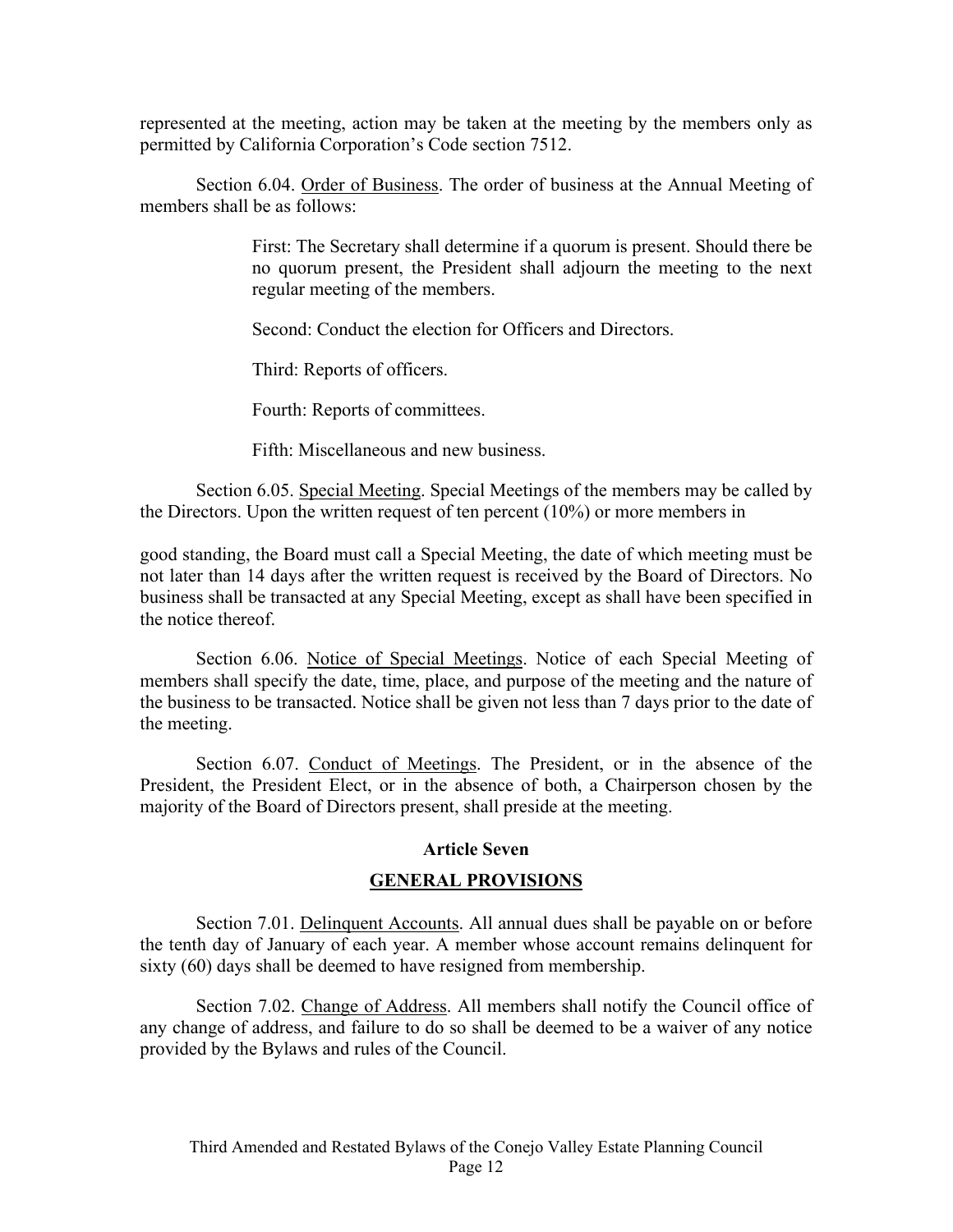Section 7.03. Notices. Any notice required to be given by these Bylaws shall conclusively be deemed to have been given when the notice has been deposited in the mail, postage prepaid and addressed to the member at the address shown for such member upon the books of the Council, or when sent by e-mail to the e-mail address maintained by the member. If the address of the member does not appear upon the books, notice shall be given by mailing notice addressed to him or her at the Council.

Section 7.04. Dedication and Dissolution. The property of this Council is irrevocably dedicated to mutual benefit purposes and no part of the net income or assets of this organization shall ever inure to the benefit of any director, officer, or member thereof, or to the benefit of any private persons. On the dissolution or winding up of the Council, its assets remaining after payment of, or provision for payment of all debts and liability of this Council shall be distributed, as determined and approved by the Board upon dissolution or winding up, to a nonprofit fund, foundation, or corporation which is organized and operated exclusively for public benefit or educational purposes and which has established its tax-exempt status under Internal Revenue Code Section 501(c)(3) or similar provision of the Internal Revenue Code.

### **Article Eight**

## **REPEAL, AMENDMENT OR ADOPTION OF BYLAWS**

Section 8.01. By Board of Directors. The Board of Directors shall have the power to repeal, amend and adopt new Bylaws at anytime.

Section 8.02. By Members. The members shall have the power to repeal, amend and adopt new Bylaws at any time by the affirmative vote of a majority of the members.

### **Article Nine**

### **INDEMNIFICATION AND INSURANCE**

Section 9.01. Indemnification. To the fullest extent permitted by law, this Council may indemnify its directors, officers, employees, and other persons described in Corporations Code section 7237(a), including persons formerly occupying any positions, against all expenses, judgments, fines, settlements and other amount actually and reasonably incurred in connection with any "proceeding," as that term is used in that section, and including an action by or in the right of the Council, by reason of the fact that the person is or was a person described in that section. "Expenses" as used in this bylaw, shall have the same meaning as in that section of the Corporations Code.

On written request to the Board by any person seeking indemnification under Corporations Code Section 7237(c), the Board shall promptly decide under Corporations Code Section 7237(e) whether the applicable standard of conduct set forth in Corporations Code Section 7237(b) or Section 7237(c) has been met, and, if so, the Board shall authorize indemnification. If the Board cannot authorize indemnification, because the number of directors who are parties to the proceeding with respect to which indemnification is sought prevents the formation of a quorum of directors who are not parties to that proceeding, the